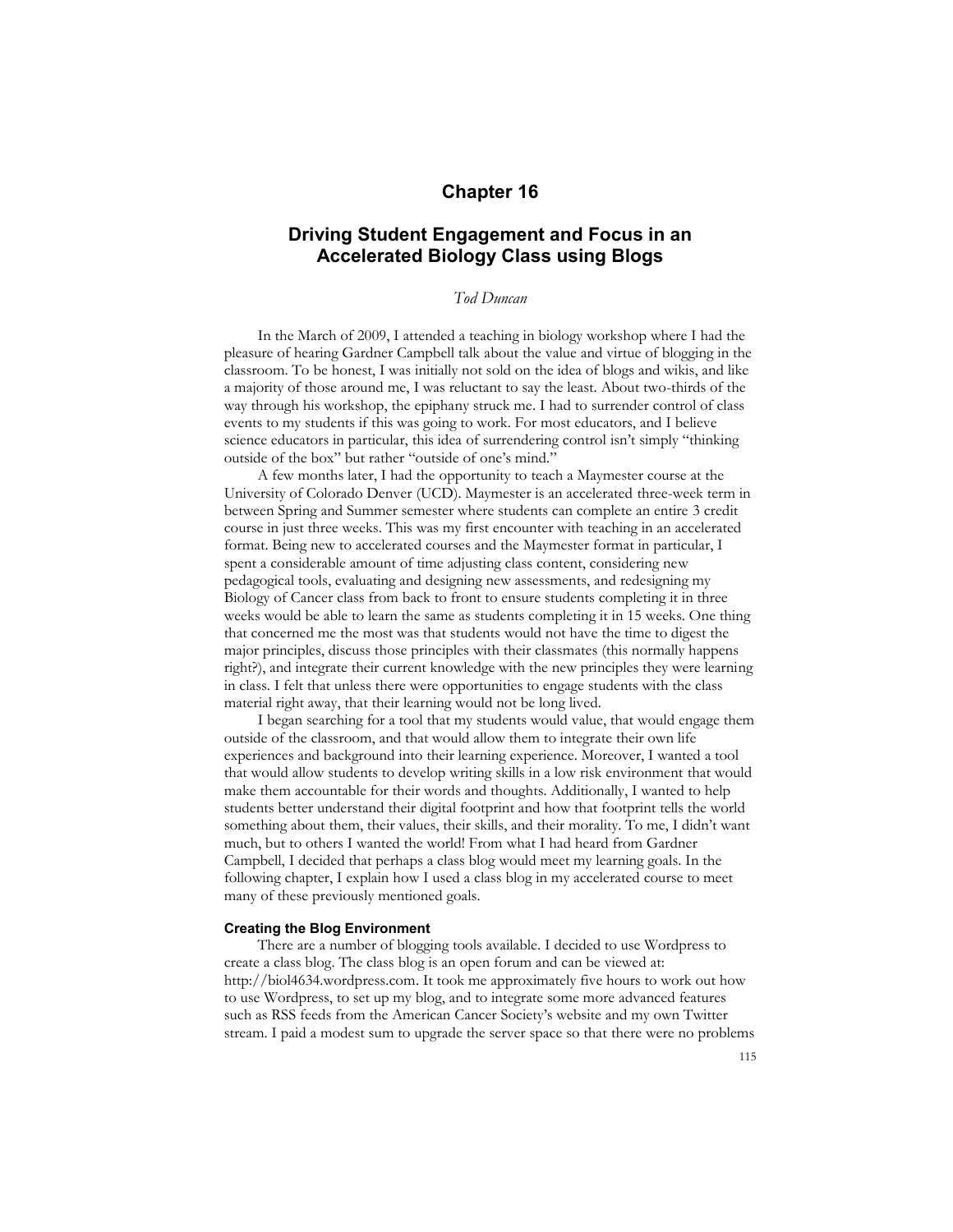with students uploading files and videos to the blog. But from start to finish it took just an afternoon to setup.

## **Gaining Student Investment**

One of my greatest fears (technical issues aside) was getting student buy-in to engage in something they had probably neither experienced before, nor seen the value of before. I am increasingly experiencing the phenomenon whereby educators leave the exercises and learning



opportunities that they supposedly value (e.g., students collaborating on projects together), to out-of-class time where there is no instructor investment or guidance. I believe that the single best way to show a student that I value a skill or idea is to use class time on that skill or idea.

Knowing that blogging would quite possibly be overwhelming (in the light of other technologies I use and the compressed Maymester format), I dedicated a chunk of time discussing the blog at the beginning of the term. During this time, I addressed everything from showing students how to enroll in the blog as authors, to setting their expectations around what they could expect to get out of the blog, to discussing how they will be assessed, to explaining how they should deal with any problems that arise. In addition, I created a FAQ sheet that provided students with step-by-step instructions on how to become an author on the blog, what to do if they could not complete their blog entry in a timely fashion, and how to handle various technical issues that might arise. With this resource and the time I had allocated in class to get signed up, there were no problems with getting students added to the blog as authors. Although initially there were reservations and fears amongst the students, the investment of class time calmed those fears and allayed their reservations.

#### **Modeling**

I am a strong believer in modeling. I modeled the first blog post on the first day of class so that students could see the standard that I was expecting and the kind of things they should aim for when creating their own blog entry. I believe that modeling an expected behavior, standard of work, and depth of coverage for an assignment is a crucial role for an educator so that students can move forward in the first instance simply by mimicry. As they become more comfortable and competent, they are then able to impose their own unique style and integrate their own perspectives. I gave the students the following requirements for their blog entry:

- Minimally, you must summarize the major concepts of the day
- Add your own (critical, but constructive) thoughts about the material
- Consider how the material relates to other classes you've taken
- Add in media that helps communicate some of the class principles (e.g. YouTube videos, web URLs, animations)
- Connect the class material to your own experiences
- Discuss how the material helps you achieve your future goals

Additionally, students were required to make at least ten comments (I'll be honest, I didn't count!) on their classmates' entries.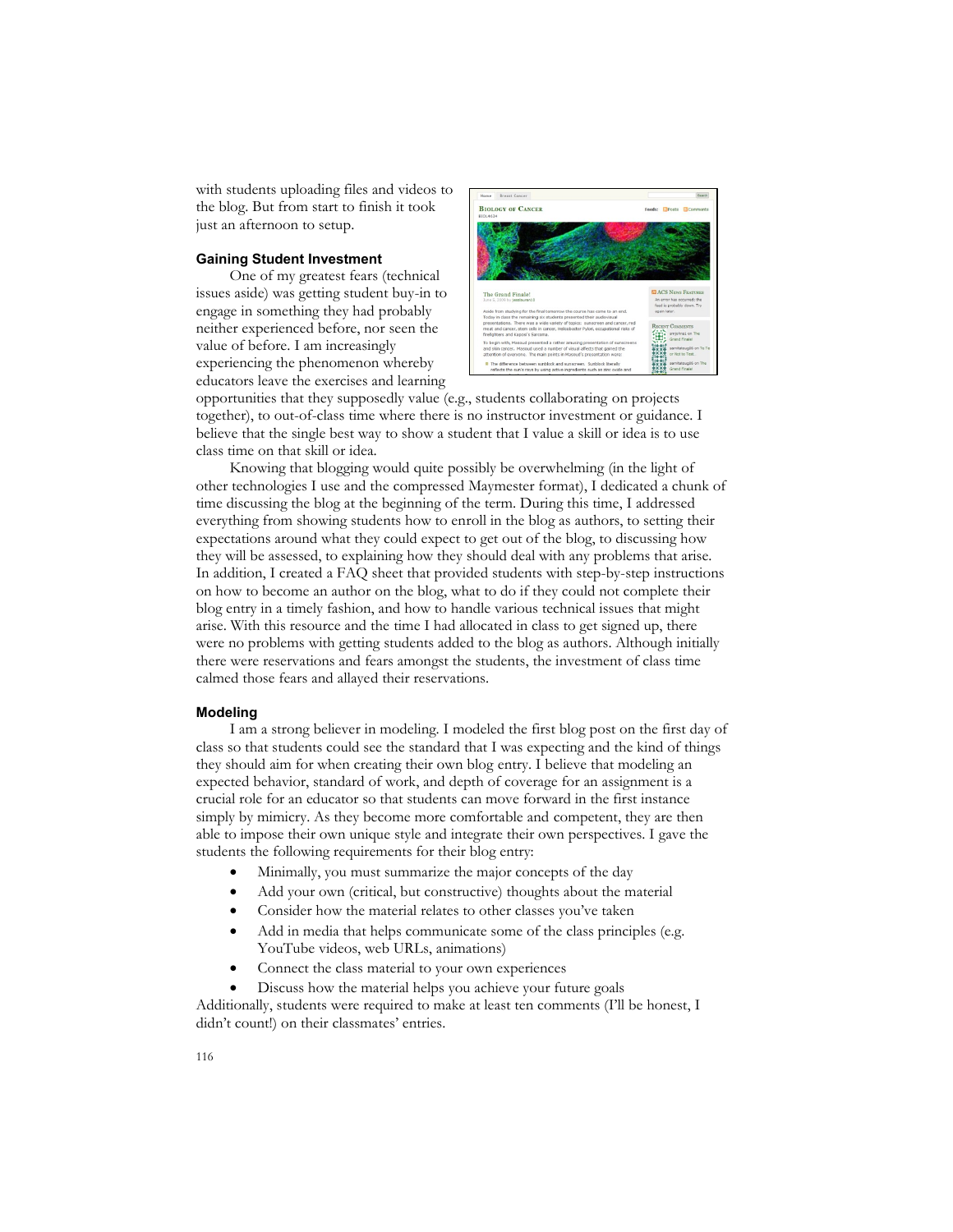#### **Grading Blogs**

I had concerns about how to grade a blog assignment. I did not know what to expect and I had no benchmark to work from. In discussions with students, I explained that completing the first point above would earn maximally a C grade if the work was correct, but that adding in additional material from the list moved one toward an A grade based on the insight of the entry, the insight of the students comments, and the use of some media in the blog entry (see Table 1).

## **Table 1. Rubric for Grading Blogs**

A Discuss how the material helps you achieve your future goals

Connect the class material to your own experiences Add in media that helps communicate some of the class principles (e.g. YouTube videos, web URLs, animations) Consider how the material relates to other classes you've taken Add your own (critical, but constructive) thoughts about the material C Minimally, you must summarize the major concepts of the day

It turned out that my grading fears were unfounded as students, in general, were enthusiastic and eager to impress their peers. In fact, it turned out that the blog entries were some of the best pieces of writing I had seen in a science class. I was also impressed by how the students integrated their own personal experiences into their entries and comments on other students' entries.

## **Other Logistical Issues**

I wanted the students to feel as though the blog was theirs, even though it was something I had set-up. To facilitate their feeling of ownership, I did not 'assign' specific bloggers for specific days. Rather, after my initial modeling on the first day of class, I nominated a single student to be the next blogger. It became that student's responsibility to nominate the blogger for the next day of class and so on. Besides a prod or two during the short semester, the students took control of the blog and needed little guidance or prompting to keep up with their entries and comments.

Colleagues who have mimicked my blogging experiment have found that in a 15 week semester it is somewhat harder to maintain student engagement with the blog. It is possible that the Maymester format is more amenable to blogging than in the regular 15 week semester. However, making the blog the focus of the class could possibly offset this challenge.

### **Students Perceptions about Blogging**

Although I was initially skeptical about the value of blogging in the classroom, I was subsequently impressed by the quality of the student entries and comments. As an afterthought, I decided to obtain Institutional Review Board approval to collect student perceptions on the blog as part of their class. Also, two colleagues (Drs. Lisa Johansen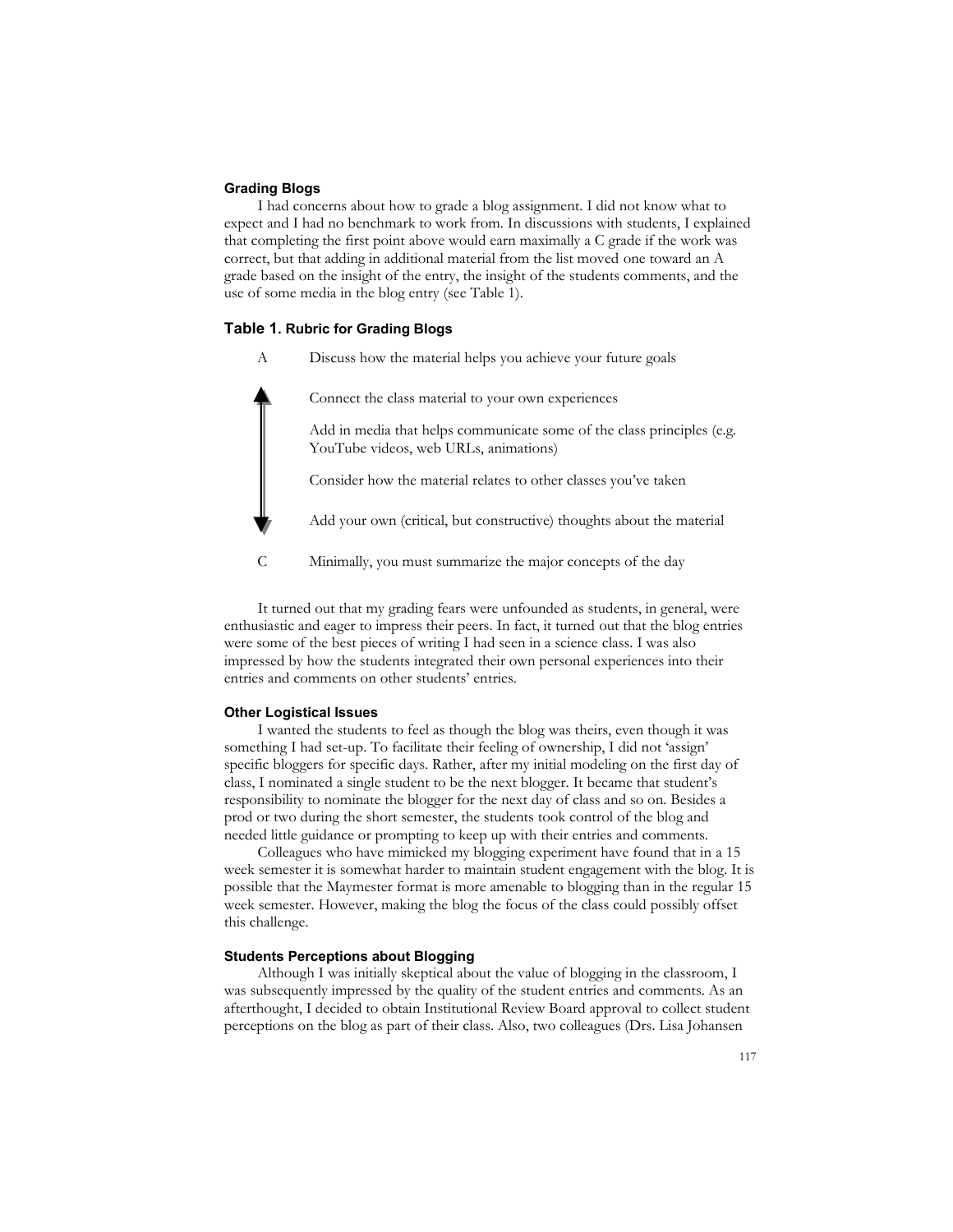and Laurel Hartley) were interested in exploring the use of blogging in their own classes. We have now collected some data on student perceptions on blogging in the science classroom from three classes with three different instructors and are working to publish the results of our analyses of the student comments. Below, I have briefly summarized some of the information that I obtained from my own students regarding their blog experience in my Maymester class.

- 80% of students strongly agreed with the statement "blogging increased my interest in the class material."
- 80% of students agreed with the statement "blogging made me more comfortable about communicating about biology in general."
- 75% of students agreed with the statement "I enjoyed blogging."
- 75-100% of students agreed, or strongly agreed with the statements "blogging facilitated my sharing personal experiences related to class'' "blogging increased my motivation or empowered me to contribute during class discussions"; "blogging helped me share my background knowledge with my classmates"; and "blogging helped me share my background knowledge with the instructor."

Although my main goals were to provide a forum for students to engage with the material outside of the classroom, and to share and integrate their personal experiences, I hoped that the blog would allow students to explore the influence of culture and society on their perception of biology. Students reported the following on how blogging impacted their perception of the interface between society, culture, and biology:

 100% of students agreed or strongly agreed with the statements that "blogging helped me appreciate how different social groups interpret and act on biological information"; "blogging helped me appreciate how cultural heritage can influence how people interpret and act on biological information"; and "blogging facilitated my understanding that culture and society plays an important role in the choices cancer patients make in their disease management."

Additionally students were in overwhelming agreement that the blog was a useful forum for them to reflect on the class content and receive clarification on the major principles from each class. The students reported that they could better appreciate how their classmates perceived and understood the material, they reported that they gained insight to how learning largely occurs outside the confines of the classroom walls, and they reported that the blog helped them perceive material in a context different to the one in which they had initially synthesized the material. In general, students found that blogging facilitated their reflection on the class material and aided their comprehension. In respect to using the blog to drive student understanding of their digital footprint and technical awareness one student noted that:

*"I thought I was "on top" of technology and it's [sic] advancements when I first started the class. It made me realize there was a lot more out there to have as a resource. I have discussed electronic/social media responsibility as well as benefits with countless friends, relatives, and coworkers. It has been eye-opening."*